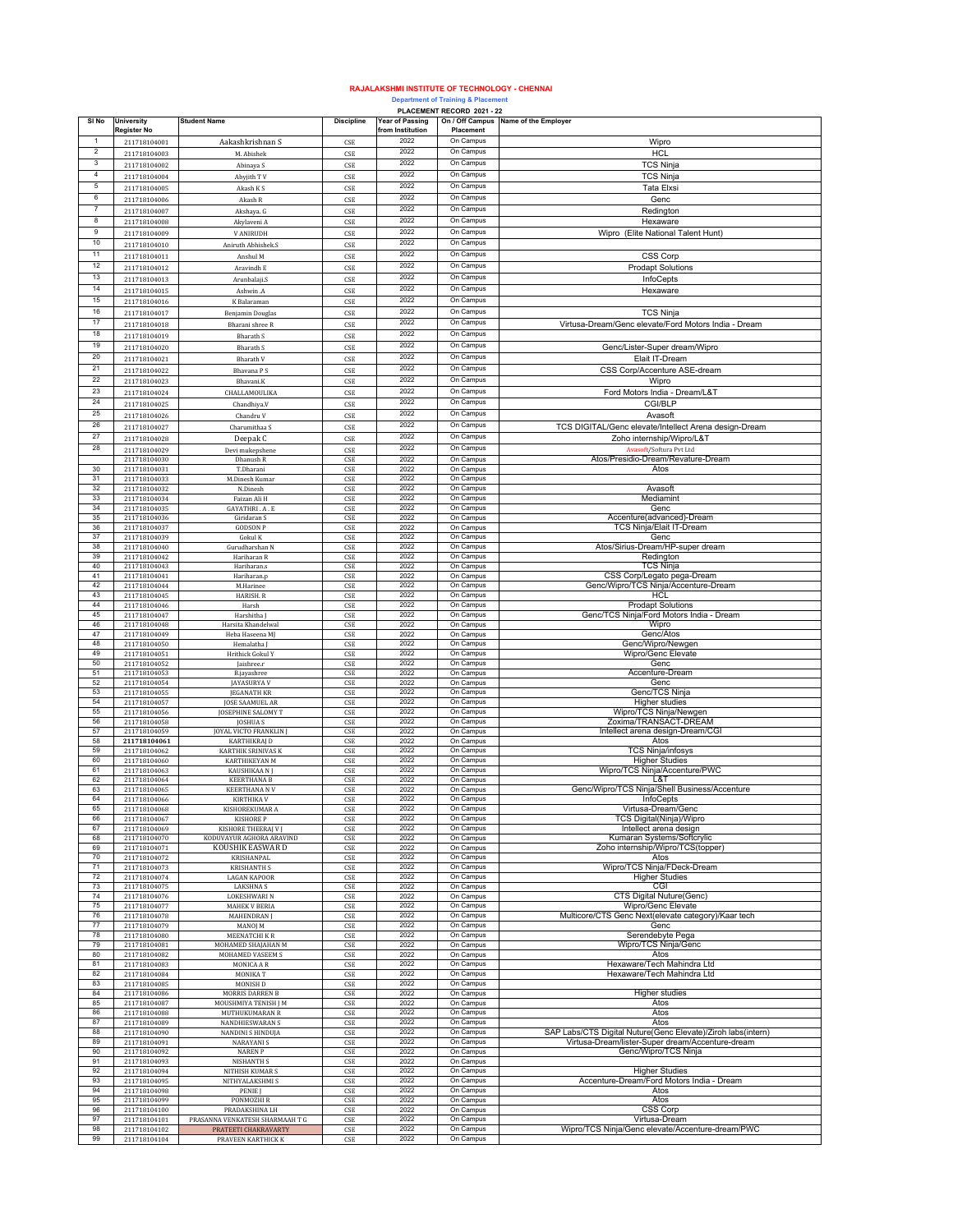| 100        | 211718104103                 | PRAVEENA MENON K                            | CSE                          | 2022         | On Campus              | Genc/Wipro/TCS Ninja                                                |
|------------|------------------------------|---------------------------------------------|------------------------------|--------------|------------------------|---------------------------------------------------------------------|
| 101<br>102 | 211718104105<br>211718104106 | PREETHI R<br>PRUTHVI VISHNUPRIYA            | CSE<br>CSE                   | 2022<br>2022 | On Campus<br>On Campus | Genc/TCS Ninja<br>Atos                                              |
| 103        | 211718104107                 | <b>RAHINI K</b>                             | CSE                          | 2022         | On Campus              | Atos                                                                |
| 104        | 211718104108                 | RAHUL A                                     | CSE                          | 2022         | On Campus              | TCS Ninja                                                           |
| 105<br>106 | 211718104109<br>211718104110 | <b>RAJASHREE P</b><br><b>RAJESH R</b>       | CSE<br>CSE                   | 2022<br>2022 | On Campus<br>On Campus | TCS Ninja<br>Tech Mahindra Ltd/InfoCepts                            |
| 107        | 211718104111                 | <b>RAKESH B</b>                             | CSE                          | 2022         | On Campus              | Wipro                                                               |
| 108        | 211718104112                 | <b>RAKESH S</b>                             | CSE                          | 2022         | On Campus              | Prodapt Solutions/L&T                                               |
| 109<br>110 | 211718104113<br>211718104114 | <b>RAKSHAN RAY P</b><br><b>RAM RV</b>       | CSE<br>CSE                   | 2022<br>2022 | On Campus<br>On Campus | <b>Tech Mahindra Ltd</b><br>Wipro                                   |
| 111        | 211718104115                 | <b>RAM RAGHAV B</b>                         | CSE                          | 2022         | On Campus              | TCS Ninja                                                           |
| 112        | 211718104116                 | <b>RANJITH R</b>                            | CSE                          | 2022         | On Campus              | Infosys                                                             |
| 113<br>114 | 211718104117<br>211718104118 | REBECCA PAULINE N<br><b>RISHII KP</b>       | CSE<br>CSE                   | 2022<br>2022 | On Campus<br>On Campus | TCS Ninja<br>Unschool/Gyansys infotech-Dream/CSS Corp               |
| 115        | 211718104119                 | ROHIGH G                                    | CSE                          | 2022         | On Campus              | SUTHERLAND GLOBAL SERVICES                                          |
| 116        | 211718104120                 | SAKTHI CM                                   | CSE                          | 2022         | On Campus              | Ramboll-Dream                                                       |
| 117<br>118 | 211718104122<br>211718104124 | SANGEETHA K<br>SANJAY CHARAN S              | CSE<br>CSE                   | 2022<br>2022 | On Campus<br>On Campus | SUTHERLAND GLOBAL SERVICES<br>Lucid-Super dream                     |
| 119        | 211718104123                 | SANJAY S                                    | CSE                          | 2022         | On Campus              | <b>BLP</b>                                                          |
| 120        | 211718104125                 | <b>SASIDHARK</b>                            | CSE                          | 2022         | On Campus              | Atos                                                                |
| 121<br>122 | 211718104126<br>211718104127 | SAYYEE SABARISH D<br>SELVA RISHI R R        | CSE<br>CSE                   | 2022<br>2022 | On Campus<br>On Campus | L&T<br><b>HCL</b>                                                   |
| 123        | 211718104128                 | SHAKTHI SARAVANAA R B                       | CSE                          | 2022         | On Campus              | Zoho-Super dream/CTS Genc Next(elevate category)                    |
| 124        | 211718104129                 | <b>SHALINI R</b>                            | CSE                          | 2022         | On Campus              | Genc/TCS Ninja/Accenture-Dream                                      |
| 125<br>126 | 211718104130<br>211718104132 | <b>SHALINIY</b><br>SHIVANI J                | CSE<br>CSE                   | 2022<br>2022 | On Campus<br>On Campus | Genc<br>Genc/Wipro                                                  |
| 127        | 211718104133                 | SHREE MAKESH N                              | CSE                          | 2022         | On Campus              | Atos/Urjanet Energy Solutions pvt Itd DREAM                         |
| 128        | 211718104134                 | <b>SHREEVATHSAV S</b>                       | CSE                          | 2022<br>2022 | On Campus              | Zoho Internship/Urjanet Energy Solutions pvt Itd DREAM              |
| 129<br>130 | 211718104135<br>211718104136 | SHRIRAM KS<br>SHUBHAM TRIVEDI               | CSE<br>CSE                   | 2022         | On Campus<br>On Campus | CGI<br><b>Prodapt Solutions</b>                                     |
| 131        | 211718104137                 | SHYAMALA P                                  | CSE                          | 2022         | On Campus              | Accenture-Dream                                                     |
| 132        | 211718104138                 | SIBIVASAN M                                 | CSE                          | 2022         | On Campus              | Atos<br>L&T                                                         |
| 133<br>134 | 211718104139<br>211718104140 | SIVASHANKARI S<br>SNEGA R                   | CSE<br>CSE                   | 2022<br>2022 | On Campus<br>On Campus | Genc/Wipro/Accenture-dream                                          |
| 135        | 211718104141                 | <b>SREEMA KR</b>                            | CSE                          | 2022         | On Campus              | <b>Higher Studies</b>                                               |
| 136<br>137 | 211718104142<br>211718104143 | <b>SRINIVAS K</b><br>SRIVATSAN V            | CSE                          | 2022<br>2022 | On Campus<br>On Campus | Wipro/TCS(Topper)<br>Wipro/TCS Ninja                                |
| 138        | 211718104144                 | <b>SUBASH M</b>                             | CSE<br>CSE                   | 2022         | On Campus              | GenC Elevate/Wipro                                                  |
| 139        | 211718104145                 | <b>SUNDAR M</b>                             | CSE                          | 2022         | On Campus              | TCS Ninja                                                           |
| 140<br>141 | 211718104146<br>211718104147 | <b>SURYAP</b><br><b>SWARAN B</b>            | CSE<br>CSE                   | 2022<br>2022 | On Campus<br>On Campus | <b>Prodapt Solutions</b><br>Genc                                    |
| 142        | 211718104148                 | <b>SWATHI B</b>                             | CSE                          | 2022         | On Campus              | TCS Ninja                                                           |
| 143        | 211718104149                 | SWATHI D                                    | CSE                          | 2022         | On Campus              | Wipro/TCS Ninja/Accenture-Dream                                     |
| 144<br>145 | 211718104150<br>211718104151 | <b>SWATHIS</b><br><b>SWETHA E</b>           | $\mathsf{CSE}\xspace$<br>CSE | 2022<br>2022 | On Campus<br>On Campus | Genc<br>Elait IT-dream/Genc/Accenture-Dream                         |
| 146        | 211718104152                 | <b>TAMILSELVAN S K</b>                      | CSE                          | 2022         | On Campus              | Flex                                                                |
| 147        | 211718104153                 | THAHIRA KATHUN M                            | CSE                          | 2022         | On Campus              | <b>Prodapt Solutions</b>                                            |
| 148<br>149 | 211718104154<br>211718104155 | THARUNIKA D B<br><b>UDHAYAVANAN R</b>       | CSE<br>CSE                   | 2022<br>2022 | On Campus<br>On Campus | Prodapt Solutions/Ford Motors India - Dream<br>Hexaware/FDeck-Dream |
| 150        | 211718104156                 | <b>UJWALATU</b>                             | CSE                          | 2022         | On Campus              | Matrimony/Wipro/TCS Ninja/Genc elevate                              |
| 151        | 211718104157                 | <b>VARRSHINI VI</b>                         | CSE                          | 2022         | On Campus              | <b>CSS CORP</b>                                                     |
| 152<br>153 | 211718104158<br>211718104159 | VASANTA VANAN R<br><b>VENKAT RAMANAN N</b>  | CSE<br>CSE                   | 2022<br>2022 | On Campus<br>On Campus | Genc Elevate<br>InfoCepts                                           |
| 154        | 211718104161                 | VIGNESH J                                   | CSE                          | 2022         | On Campus              | DIGITAL JALEBI-EXPERIMENTAL DESIGN STUDIC                           |
| 155        | 211718104160                 | <b>VIGNESH D</b>                            | CSE                          | 2022         | On Campus              | Avasoft                                                             |
|            |                              |                                             |                              |              |                        |                                                                     |
| 156        | 211718104162                 | VIGNESHWARI A                               | CSE                          | 2022         | On Campus              | Atos/Intellect Arena design-Dream                                   |
| 157<br>158 | 211718104163<br>211718104164 | VINUSHA CV<br>VISHAAL VARSHAN S             | CSE<br>CSE                   | 2022<br>2022 | On Campus<br>On Campus | Elait IT-Dream/GENC<br>N COMPASS-dream/Wipro/Genc Elevate           |
| 159        | 211718104165                 | <b>VISWESWARA RAJA R</b>                    | CSE                          | 2022         | On Campus              |                                                                     |
| 160<br>161 | 211718104131                 | SHANMUKHA SAI YENUGANTI                     | CSE                          | 2022         | On Campus              | Genc                                                                |
| 162        | 211718106001                 | 211718104701 KEERTHANA A<br>AAFIYA M        | CSE<br>ECE                   | 2022<br>2022 | On Campus<br>On Campus | Genc/Accenture(ASP)-Dream<br>TCS Ninja                              |
| 163        | 211718106002                 | <b>AAKASHT</b>                              | ECE                          | 2022         | On Campus              | GenC/L&T                                                            |
| 164<br>165 | 211718106003<br>211718106004 | <b>ADARSH E</b><br><b>AISHWARYA R</b>       | ECE<br>ECE                   | 2022<br>2022 | On Campus<br>On Campus | <b>Higher Studies</b>                                               |
| 166        | 211718106006                 | Akshayalakshmi.mm.                          | ECE                          | 2022         | On Campus              | Prodapt Solutions/Accenture (ASE)-Dream/L&T<br>GenC                 |
| 167        | 211718106007                 | AMARNATH G                                  | ECE                          | 2022         | On Campus              |                                                                     |
| 168<br>169 | 211718106008<br>211718106009 | AMIRDHARSHINI R<br><b>ANAND P</b>           | ECE<br>ECE                   | 2022<br>2022 | On Campus<br>On Campus | Atos<br>Elait IT-Dream                                              |
| 170        | 211718106010                 | APPAJOSYULA SAI SARAVANA                    | ECE                          | 2022         | On Campus              | Wipro                                                               |
| 171        | 211718106011                 | <b>ARCHANAP</b>                             | ECE                          | 2022         | On Campus              | Genc                                                                |
| 172<br>173 | 211718106012<br>211718106014 | <b>ARIUN G</b><br><b>ASKIN P</b>            | ECE<br>ECE                   | 2022<br>2022 | On Campus<br>On Campus | Genc/Elait-Dream<br>Atos/L&T                                        |
| 174        | 211718106015                 | <b>ASWINIS</b>                              | ECE                          | 2022         | On Campus              | <b>Prodapt Solutions</b>                                            |
| 175<br>176 | 211718106016<br>211718106017 | <b>AVINASH P</b><br>AYSWARIYA K             | ECE<br>ECE                   | 2022<br>2022 | On Campus<br>On Campus | Atos/L&T                                                            |
| 177        | 211718106018                 | <b>BAANUMIRA J</b>                          | ECE                          | 2022         | On Campus              | TCS Pega/Infosys pega<br>Atos                                       |
| 178        | 211718106019                 | <b>BALAS</b>                                | ECE                          | 2022         | On Campus              | <b>Prodapt Solutions</b>                                            |
| 179<br>180 | 211718106020<br>211718106021 | <b>BALA CHANDER K</b><br><b>BALAJI G</b>    | ECE<br>ECE                   | 2022<br>2022 | On Campus<br>On Campus | Genc Elevate<br>Prodapt Solutions/L&T                               |
| 181        | 211718106022                 | <b>BALAJI K</b>                             | ECE                          | 2022         | On Campus              | EY-Dream/Softura Pvt Ltd                                            |
| 182        | 211718106023                 | <b>BALAJI MUTHIAH L</b>                     | ECE                          | 2022         | On Campus              | CGI                                                                 |
| 183<br>184 | 211718106025<br>211718106026 | <b>BARATH RAJ K</b><br><b>BENSON SAMUEL</b> | ECE<br>ECE                   | 2022<br>2022 | On Campus<br>On Campus | Wipro<br>Atos                                                       |
| 185        | 211718106024                 | <b>BARATHKUMAR S</b>                        | ECE                          | 2022         | On Campus              | Wipro                                                               |
| 186<br>187 | 211718106027<br>211718106028 | <b>BHAVANI SHANKAR K</b>                    | ECE                          | 2022<br>2022 | On Campus<br>On Campus | Accenture<br>Genc/Accenture/Latent view-Super Dream                 |
| 188        | 211718106029                 | <b>BHUVANESH D</b><br><b>DEEPAP</b>         | ECE<br>ECE                   | 2022         | On Campus              | Atos                                                                |
| 189        | 211718106030                 | <b>DHARANESHY</b>                           | ECE                          | 2022         | On Campus              |                                                                     |
| 190<br>191 | 211718106031<br>211718106032 | <b>DINESH KUMAR T</b><br><b>GANESH B</b>    | ECE<br>ECE                   | 2022<br>2022 | On Campus<br>On Campus | Genc/Atos/L&T<br>Wipro                                              |
| 192        | 211718106033                 | <b>GAUTHAM G</b>                            | ECE                          | 2022         | On Campus              | CSS Corp/Birla soft/EY-Dream                                        |
| 193        | 211718106034                 | <b>GOKUL GURURAAJ R</b>                     | ECE                          | 2022         | On Campus              | Elait IT-Dream/Wipro                                                |
| 194<br>195 | 211718106035<br>211718106036 | <b>GOPINATHAN I</b><br><b>GOVARTHANI K</b>  | ECE<br>ECE                   | 2022<br>2022 | On Campus<br>On Campus | Mindtree<br>Genc                                                    |
| 196        | 211718106038                 | <b>HARI KUMAR S</b>                         | ECE                          | 2022         | On Campus              |                                                                     |
| 197        | 211718106039                 | <b>HEMA MALINI M</b>                        | ECE                          | 2022         | On Campus              |                                                                     |
| 198<br>199 | 211718106040<br>211718106041 | <b>HEMANTH KUMAR R</b><br>JAYASURYA V T     | ECE<br>ECE                   | 2022<br>2022 | On Campus<br>On Campus | Elait IT-Dream<br>Wipro/Atos/EY-Dream                               |
| 200        | 211718106043                 | <b>JOSHNAK</b>                              | ECE                          | 2022         | On Campus              | Genc                                                                |
| 201        | 211718106044                 | <b>JOSPHINE PRACILLA G</b>                  | ECE                          | 2022         | On Campus              |                                                                     |
| 202<br>203 | 211718106045<br>211718106046 | KANISHKAR A<br><b>KEERTHIVASAN R</b>        | ECE<br>ECE                   | 2022<br>2022 | On Campus<br>On Campus | L&T<br>Genc elevate/TCS Ninja                                       |
| 204        | 211718106047                 | KIRUPALAKSHMI S                             | ECE                          | 2022         | On Campus              | L&T/HCL                                                             |
| 205        | 211718106048                 | KOUSHIK MAHAPATRA                           | ECE                          | 2022         | On Campus              | Genc/TCS Ninja                                                      |
| 206<br>207 | 211718106049<br>211718106050 | LAVANYA AJ<br>LOKESH KUMAR S                | ECE<br>ECE                   | 2022<br>2022 | On Campus<br>On Campus | Atos<br>L&T<br>Genc/TCS Ninja                                       |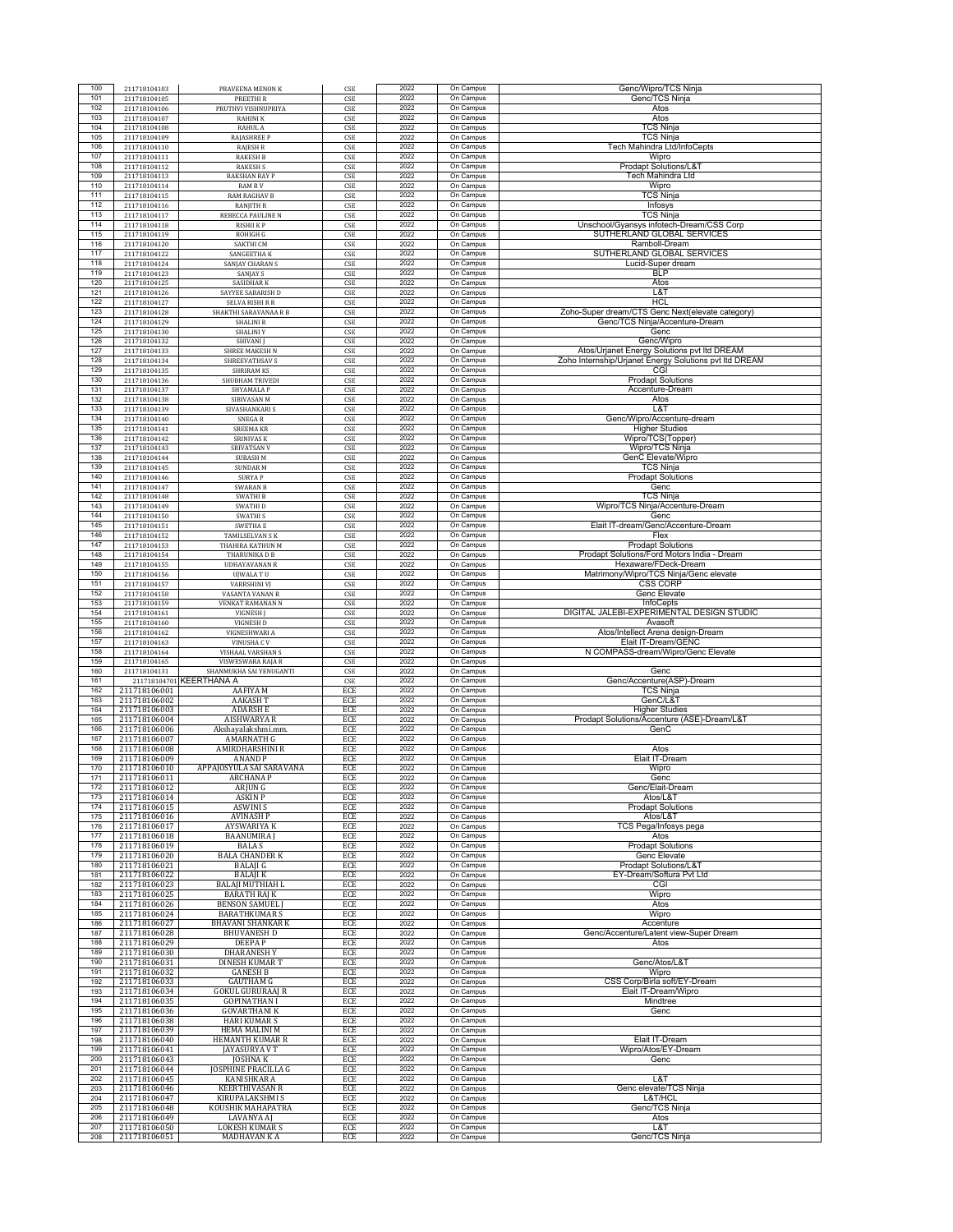| 209        | 211718106052                 | MADHUMITHA D                             | ECE          | 2022         | On Campus              | Ford Motors India - Dream/Tech Mahindra Ltd                              |
|------------|------------------------------|------------------------------------------|--------------|--------------|------------------------|--------------------------------------------------------------------------|
| 210<br>211 | 211718106053<br>211718106037 | MAHESHWAR U<br>GUNTAMUKKALA MANIKANTA    | ECE<br>ECE   | 2022<br>2022 | On Campus<br>On Campus | Atos<br>Continental                                                      |
| 212        | 211718106054                 | <b>MOHAN BABUS</b>                       | ECE          | 2022         | On Campus              | Birla soft/L&T                                                           |
| 213        | 211718106055                 | <b>MONESH V P</b>                        | ECE          | 2022         | On Campus              |                                                                          |
| 214<br>215 | 211718106056<br>211718106057 | <b>MUGILAN A</b><br><b>MURALI KE</b>     | ECE<br>ECE   | 2022<br>2022 | On Campus<br>On Campus | Hexaware Pega-Dream /Virtusa Pega<br>Arteans Pega-Dream                  |
| 216        | 211718106058                 | <b>NAISHNAJ</b>                          | ECE          | 2022         | On Campus              | Virtusa Pega/Arteans pega/L&T/Latent View-Super dream                    |
| 217        | 211718106065                 | <b>NAMBURU NITHIN</b>                    | ECE          | 2022         | On Campus              | GenC                                                                     |
| 218<br>219 | 211718106059<br>211718106060 | <b>NANDHINIS</b><br><b>NANDHINI V</b>    | ECE<br>ECE   | 2022<br>2022 | On Campus<br>On Campus | Virtusa Dream/Accenture-Dream<br>TCS Ninja/Accenture-Dream/L&T           |
| 220        | 211718106061                 | <b>NARENT</b>                            | ECE          | 2022         | On Campus              | Genc/Accenture(advanced)-Dream                                           |
| 221<br>222 | 211718106062                 | <b>NARESH D</b>                          | ECE          | 2022<br>2022 | On Campus              | Prodapt Solutions/L&T                                                    |
| 223        | 211718106063<br>211718106064 | <b>NAVEENKUMARS</b><br>NEHA MARIAM M     | ECE<br>ECE   | 2022         | On Campus<br>On Campus | Mindtree<br>CGI/TRANSACT-DREAM                                           |
| 224        | 211718106067                 | OM MURUGAN A                             | ECE          | 2022         | On Campus              |                                                                          |
| 225<br>226 | 211718106068                 | <b>OVIYAN</b>                            | ECE          | 2022         | On Campus              | Genc/TCS Ninja/Byju'S-Dream                                              |
| 227        | 211718106069<br>211718106070 | <b>PRAKASH S</b><br>PRANAV VISWANATHAN   | ECE<br>ECE   | 2022<br>2022 | On Campus<br>On Campus | HCL<br><b>TCS Ninja</b>                                                  |
| 228        | 211718106071                 | <b>PRATHEEKSHAI</b>                      | ECE          | 2022         | On Campus              | Atos                                                                     |
| 229<br>230 | 211718106072<br>211718106073 | <b>PREETHIK</b><br>PREMSAIRN             | ECE<br>ECE   | 2022<br>2022 | On Campus<br>On Campus | Aaseya pega/L&T<br><b>TCS Ninja/L&amp;T</b>                              |
| 231        | 211718106074                 | PRIYA C B                                | ECE          | 2022         | On Campus              | Atos                                                                     |
| 232        | 211718106075                 | RAGHUL PRASAD B                          | ECE          | 2022         | On Campus              | CSS corp/Thirdware solutions                                             |
| 233<br>234 | 211718106077<br>211718106076 | RAJESHWARI N<br>RAJASEKARAN K            | ECE<br>ECE   | 2022<br>2022 | On Campus<br>On Campus | TCS Ninja<br>Accenture-dream/TCS(Topper)/Ford Motors India - Dream       |
| 235        | 211718106078                 | <b>RAKSHINI M</b>                        | ECE          | 2022         | On Campus              | CGI                                                                      |
| 236        | 211718106079                 | <b>RAMYAK</b>                            | ECE          | 2022<br>2022 | On Campus              | Accenture-dream/L&T                                                      |
| 237<br>238 | 211718106080<br>211718106081 | RISHIVARDHAN TR<br>ROHITH D              | ECE<br>ECE   | 2022         | On Campus<br>On Campus | Prodapt Solutions/L&T<br>Prodapt Solutions/L&T                           |
| 239        | 211718106082                 | ROHITH KUMAR G                           | ECE          | 2022         | On Campus              |                                                                          |
| 240<br>241 | 211718106083<br>211718106084 | ROSHINI VARSHA C<br><b>RUPINIS</b>       | ECE          | 2022<br>2022 | On Campus<br>On Campus | Genc/Accenture-dream                                                     |
| 242        | 211718106085                 | <b>SACHIN M</b>                          | ECE<br>ECE   | 2022         | On Campus              | TCS pega/Ford pega-dream<br><b>TCS Ninja</b>                             |
| 243        | 211718106086                 | SAKTHIRAAM B                             | ECE          | 2022         | On Campus              | Atos/L&T                                                                 |
| 244<br>245 | 211718106087<br>211718106088 | SANDHYA SHREE P<br>SANGEETHA V           | ECE<br>ECE   | 2022<br>2022 | On Campus<br>On Campus | Genc<br>Wipro/Genc                                                       |
| 246        | 211718106089                 | SANJAI SARAVANAN R                       | ECE          | 2022         | On Campus              | CGI                                                                      |
| 247        | 211718106090                 | SANKARA PONNAPPAN M                      | ECE          | 2022         | On Campus              | Wipro                                                                    |
| 248<br>249 | 211718106091<br>211718106092 | SANTOSH SNEHAL V<br>SAROJJINI N          | ECE<br>ECE   | 2022<br>2022 | On Campus<br>On Campus | <b>CSS Corp</b><br><b>TCS Ninja</b>                                      |
| 250        | 211718106093                 | <b>SETHUPATHY P</b>                      | ECE          | 2022         | On Campus              | <b>HCL</b>                                                               |
| 251<br>252 | 211718106094<br>211718106095 | SHAIK FAYAZ AHAMAD<br><b>SHAIRAMN</b>    | ECE<br>ECE   | 2022<br>2022 | On Campus<br>On Campus | Urjanet<br>Atos                                                          |
| 253        | 211718106096                 | SHIVABALAJI M                            | ECE          | 2022         | On Campus              | Avasoft                                                                  |
| 254        | 211718106097                 | <b>SHREE BALAJI P</b>                    | ECE          | 2022         | On Campus              |                                                                          |
| 255<br>256 | 211718106098<br>211718106099 | SHRUTHI BALAJI<br>SINDHUJAA V            | ECE<br>ECE   | 2022<br>2022 | On Campus<br>On Campus | <b>QuEST Global</b>                                                      |
| 257        | 211718106100                 | SOWRNASHREE G                            | ECE          | 2022         | On Campus              | Genc/wipro/Accenture-dream                                               |
| 258        | 211718106101                 | SRIHARIVALLABI S                         | ECE          | 2022         | On Campus              | Genc                                                                     |
| 259<br>260 | 211718106102<br>211718106104 | <b>SRINIVAS R S</b><br><b>SUBASH B</b>   | ECE<br>ECE   | 2022<br>2022 | On Campus<br>On Campus | Zoho Internship/Genc Elevate/Accenture-Dream                             |
| 261        | 211718106105                 | SUDHARSHAN K                             | ECE          | 2022         | On Campus              | Prodapt Solutions/L&T                                                    |
| 262<br>263 | 211718106106<br>211718106107 | <b>SUJITH SRIRAM S</b>                   | ECE          | 2022<br>2022 | On Campus<br>On Campus |                                                                          |
| 264        | 2.11718E+11                  | <b>SUMITHARA S</b><br>TAMIL SELVAN K     | ECE<br>ECE   | 2022         | On Campus              | Genc                                                                     |
| 265        | 211718106109                 | THARUN KUMAR W R                         | ECE          | 2022         | On Campus              | Genc                                                                     |
| 266<br>267 | 211718106110<br>211718106111 | THIRUMURUGAN D<br>THIYAGA SWETHA R       | ECE<br>ECE   | 2022<br>2022 | On Campus<br>On Campus |                                                                          |
| 268        | 211718106112                 | <b>VASEEKARAN B</b>                      | ECE          | 2022         | On Campus              | Redington                                                                |
| 269        | 211718106113                 | VENKATARANGAM A                          | ECE          | 2022         | On Campus              |                                                                          |
| 270<br>271 | 211718106114<br>211718106115 | VIGNESH C V<br>VIGNESHWAR V              | ECE<br>ECE   | 2022<br>2022 | On Campus<br>On Campus | Wipro/TCS Ninja<br>TCS Ninja                                             |
| 272        | 211718106116                 | VINAY SIMHA M K                          | ECE          | 2022         | On Campus              | Atos                                                                     |
| 273<br>274 | 211718106117<br>211718106118 | <b>VISHALI R</b><br>VISHNUPRIYA N        | ECE<br>ECE   | 2022<br>2022 | On Campus<br>On Campus | Virtusa /Genc Elevate<br><b>TCS Ninja/Genc</b>                           |
| 275        | 211718106119                 | VISHNUPRIYA P                            | ECE          | 2022         | On Campus              |                                                                          |
| 276        | 211718106120                 | VISHVA D                                 | ECE          | 2022         | On Campus              | Claritrics Incorporation/Wipro/TCS topper(ninja)/Tata Elxsi              |
| 277<br>278 | 211718106121<br>211718106123 | YOGASHIVASANKARRI S<br>YOGESH KUMAR V    | ECE<br>ECE   | 2022<br>2022 | On Campus<br>On Campus | Genc elevate/Lister-Super dream/Accenture-Dream<br>Tech Mahindra Ltd/HCL |
| 279        | 211718106124                 | YUVARAJ A                                | ECE          | 2022         | On Campus              | Softura Pvt Ltd                                                          |
| 280<br>281 | 211718106125<br>211718106301 | YUVASHREE R<br>DEEPITHA.R                | ECE<br>ECE   | 2022<br>2022 | On Campus<br>On Campus | Tech Mahindra Ltd                                                        |
| 282        | 211718106302                 | KARTHIK SUBRAMANI R                      | ECE          | 2022         | On Campus              | Tech Mahindra Ltd                                                        |
| 283        | 211718114001                 | ABHI BALAJI K J                          | MECH         | 2022         | On Campus              | L&T                                                                      |
| 284<br>285 | 211718114002<br>211718114004 | <b>AJAYKUMAR T</b><br>AJITH KUMAR J      | MECH<br>MECH | 2022<br>2022 | On Campus<br>On Campus | <b>SBA INFO</b>                                                          |
| 286        | 211718114005                 | ARUNAACHALESHWAR D                       | MECH         | 2022         | On Campus              |                                                                          |
| 287<br>288 | 211718114006<br>211718114007 | ASHWIN KUMAR K<br><b>BALAKARTHI K A</b>  | MECH<br>MECH | 2022<br>2022 | On Campus<br>On Campus | Genc                                                                     |
| 289        | 211718114008                 | <b>BHARATH M</b>                         | MECH         | 2022         | On Campus              | Genc/Tcs Ninja/Presidio-Dream                                            |
| 290        | 211718114009                 | <b>BHUVANESHWAR S</b>                    | MECH         | 2022         | On Campus              | <b>HCL/NEWGEN</b>                                                        |
| 291<br>292 | 211718114010<br>211718114011 | <b>BHUVANESHWART</b><br><b>DARSHAN N</b> | MECH<br>MECH | 2022<br>2022 | On Campus<br>On Campus | L&T                                                                      |
| 293        | 211718114012                 | DHANASEKAR M                             | MECH         | 2022         | On Campus              | <b>HCL</b>                                                               |
| 294<br>295 | 211718114013                 | DHINESH KUMAR D                          | MECH         | 2022<br>2022 | On Campus<br>On Campus | SBA INFO/SUTHERLAND GLOBAL SERVICES<br>Genc                              |
| 296        | 211718114014<br>211718114015 | <b>GOKULNATH PR</b><br><b>GOWTHAM S</b>  | MECH<br>MECH | 2022         | On Campus              | L&T                                                                      |
| 297        | 211718114016                 | HARIKRISHNAN M                           | MECH         | 2022         | On Campus              | Avasoft                                                                  |
| 298<br>299 | 211718114017<br>211718114070 | HEMANTH KUMAR M<br>T JAYACHANDRAN        | MECH<br>MECH | 2022<br>2022 | On Campus<br>On Campus | Mediamint                                                                |
| 300        | 211718114018                 | JEYA KRISHNA GANAPATHY RAMAN             | MECH         | 2022         | On Campus              | <b>BLP</b>                                                               |
| 301<br>302 | 211718114019                 | JOEL JUSTIN RAJ W                        | MECH         | 2022<br>2022 | On Campus              | Avasoft/ Dhayan networks                                                 |
| 303        | 211718114020<br>211718114021 | <b>JOTHI SANKAR M</b><br>KAMARAJ P       | MECH<br>MECH | 2022         | On Campus<br>On Campus | SUTHERLAND GLOBAL SERVICES                                               |
| 304        | 211718114022                 | <b>KARTHICK P</b>                        | MECH         | 2022         | On Campus              | Avasoft/ HCL                                                             |
| 305<br>306 | 211718114023<br>211718114024 | <b>KARTHIKEYAN R</b><br>KATHIRAVAN C     | MECH<br>MECH | 2022<br>2022 | On Campus<br>On Campus |                                                                          |
| 307        | 211718114025                 | KRISHNA KUMAR R                          | MECH         | 2022         | On Campus              | <b>JBM</b>                                                               |
| 308        | 211718114026                 | <b>KUMARAVEL V</b>                       | MECH         | 2022         | On Campus              | TCS Ninja                                                                |
| 309<br>310 | 211718114027<br>211718114028 | <b>LEENUS PAUL S</b><br>LOKESH G         | MECH<br>MECH | 2022<br>2022 | On Campus<br>On Campus |                                                                          |
| 311        | 211718114029                 | MANOJ S                                  | MECH         | 2022         | On Campus              | Genc                                                                     |
| 312        | 211718114030                 | MANOJA KUMAR S                           | MECH         | 2022         | On Campus              | SBA INFO/JSW-Dream                                                       |
| 313<br>314 | 2.11718E+11<br>211718114032  | MOHAN RAJ N<br><b>MONISH N</b>           | MECH<br>MECH | 2022<br>2022 | On Campus<br>On Campus | Redington<br>ZOHO-Dream                                                  |
| 315        | 211718114033                 | <b>MUKESH D</b>                          | MECH         | 2022         | On Campus              | JBM                                                                      |
| 316<br>317 | 211718114034<br>211718114035 | MUTHU KRISHNAN S<br>NANDHAKUMAR A K      | MECH<br>MECH | 2022<br>2022 | On Campus<br>On Campus | Avasoft/L&T<br>Avasoft                                                   |
|            |                              |                                          |              |              |                        |                                                                          |